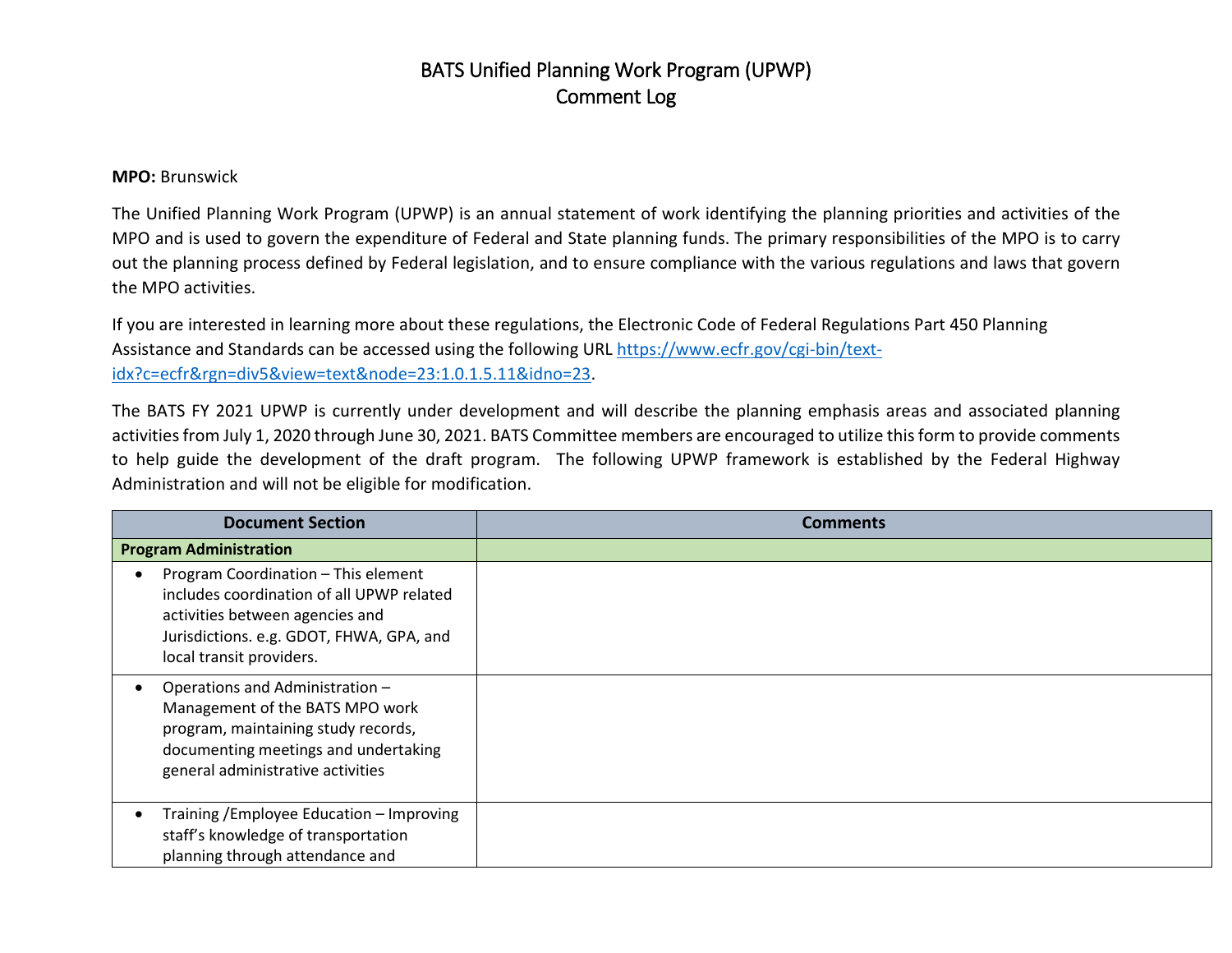| participation in conferences, workshops                  |  |
|----------------------------------------------------------|--|
| and educational programs.                                |  |
| Equipment and Supplies - Purchasing and                  |  |
| maintaining specialized computer                         |  |
| hardware, software, and other office                     |  |
| supplies to support the transportation                   |  |
| planning functions of the MPO                            |  |
| Contracts and Grants - Development of<br>$\bullet$       |  |
| grant applications, administering contract               |  |
| execution, and maintain appropriate record               |  |
| as required under federal and state                      |  |
| regulations for MPO-administered                         |  |
| contracts.                                               |  |
| Unified Planning Work Program -                          |  |
| Development of the annual planning work                  |  |
| program for BATS.                                        |  |
| <b>Public Involvement</b>                                |  |
| Community Outreach and Education -<br>$\bullet$          |  |
| Involvement of the public in all MPO core                |  |
| functions. i.e. Facilitate the exchange of               |  |
| information between BATS and the general                 |  |
| public                                                   |  |
| Environmental Justice/ Title VI - Ensuring               |  |
| opportunities for full participation by                  |  |
| potentially affected communities.                        |  |
| Public Participation Plan - Maintaining the<br>$\bullet$ |  |
| BATS MPO Public Participation Plan and                   |  |
| ensuring compliance with legislative                     |  |
| requirements                                             |  |
| <b>Data Collection</b>                                   |  |
| Socio-Economic Data - Maintenance of                     |  |
| current SE data and forecasting SE data for              |  |
| use in developing and maintaining BATS                   |  |
| transportation models.                                   |  |
| Land-Use Monitoring - Coordinating land<br>$\bullet$     |  |
| use planning activities with transportation              |  |
| planning activities of the MPO.                          |  |
| Transportation Surveys, Models and<br>$\bullet$          |  |
| Analysis - assisting transportation                      |  |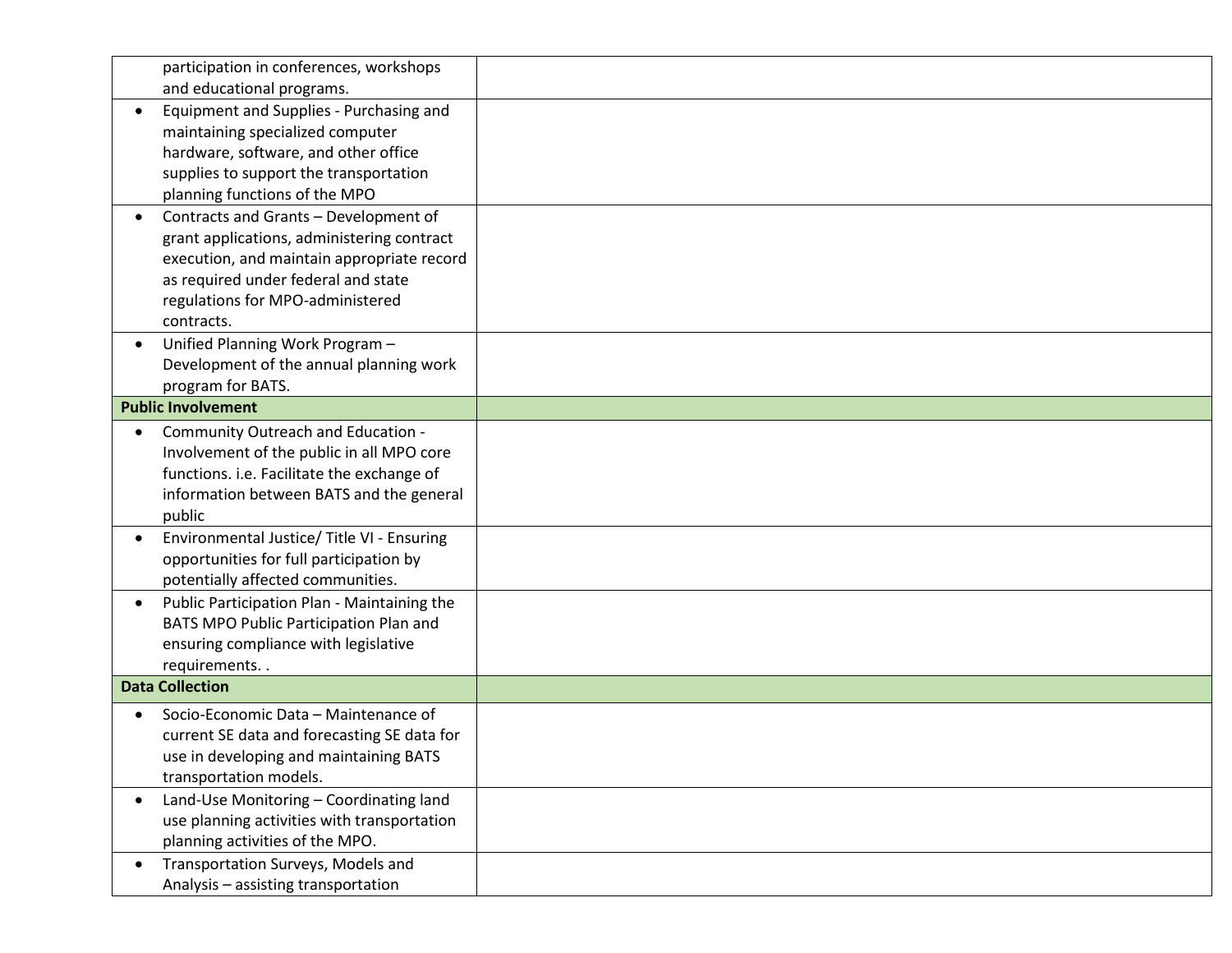|                            | modelling and analysis through the              |  |
|----------------------------|-------------------------------------------------|--|
|                            | development and maintenance of travel           |  |
|                            | demand model data.                              |  |
| ٠                          | System Monitoring - maintaining                 |  |
|                            | information to measure the performance of       |  |
|                            | the existing multimodal transportation          |  |
| network.                   |                                                 |  |
| <b>System Planning</b>     |                                                 |  |
| $\bullet$                  | Intermodal (Port, Air, Rail) - Information      |  |
|                            | gathering and analysis of intermodal            |  |
|                            | connections and components of the transit       |  |
| network.                   |                                                 |  |
|                            | Bike/Pedestrian Facility Planning-              |  |
|                            | obtaining information on current levels of      |  |
|                            | observed bicycle and pedestrian demand.         |  |
| $\bullet$                  | Geographic Information System (GIS)             |  |
|                            | Development and Application - support of        |  |
|                            | GIS activities to facilitate the transportation |  |
|                            | planning process. This includes data            |  |
|                            | collection, analysis and mapping.               |  |
|                            | Highway Planning - this elements includes       |  |
|                            | reviewing, refining and re-evaluating           |  |
|                            | highway/roadway recommendations and             |  |
|                            | improvements and support implementation         |  |
|                            | of recommendations.                             |  |
|                            | Freight Planning - ensuring freight mobility    |  |
|                            | within and through the region.                  |  |
|                            | Long Range Planning - development and           |  |
|                            | maintenance of MTP.                             |  |
| $\bullet$                  | Transportation Improvement Program -            |  |
|                            | Preparing and maintaining the TIP.              |  |
|                            | Special Transportation Studies - Providing      |  |
|                            | the MPO with the capability to develop          |  |
|                            | planning studies that meet identified needs     |  |
|                            | / in response to locally identified             |  |
|                            | transportation initiatives.                     |  |
| <b>Additional comments</b> |                                                 |  |
|                            |                                                 |  |